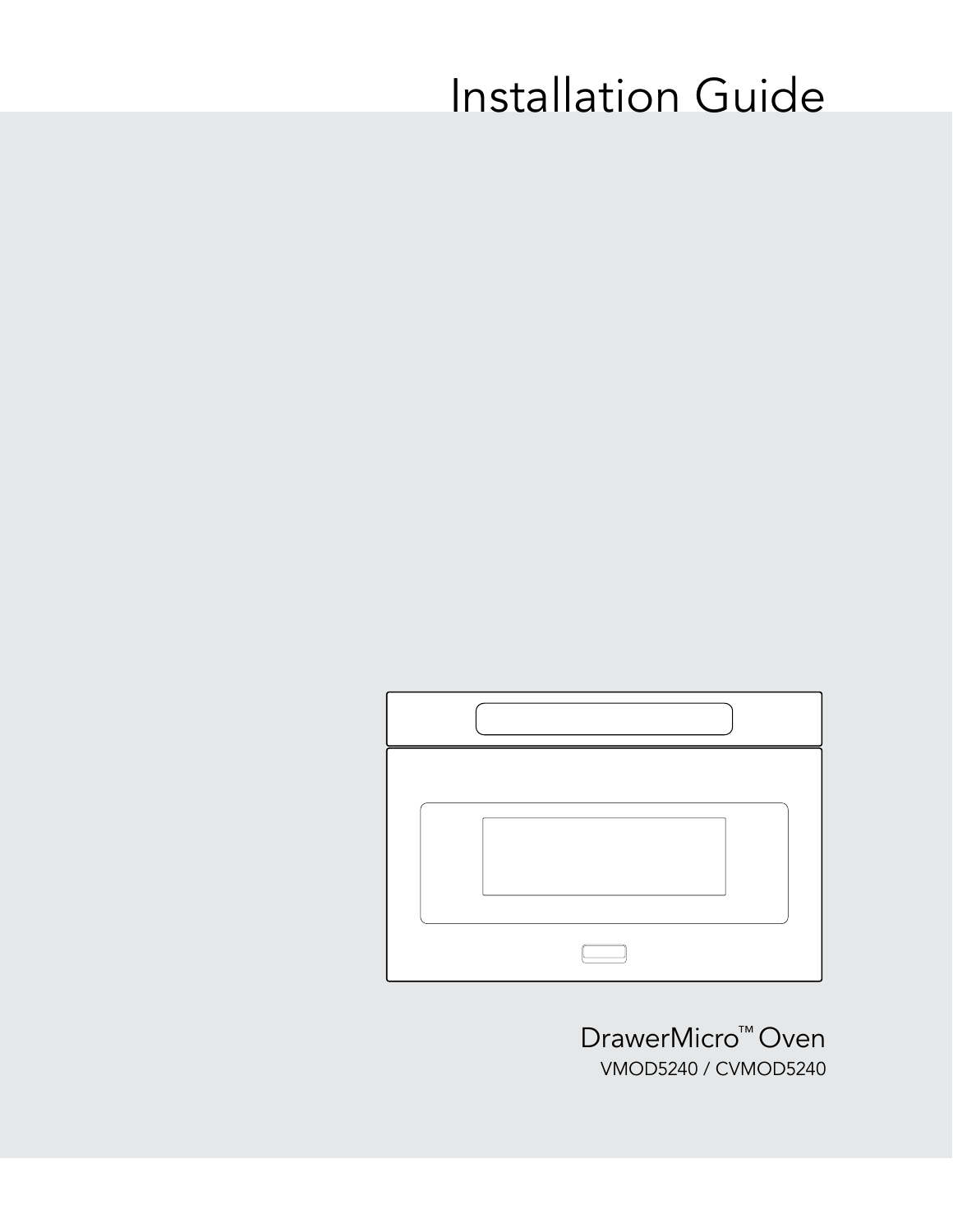#### IMPORTANT–Please Read and Follow!

- Before beginning, read these instructions thoroughly and carefully.
- Because the kit includes metal parts, caution should be used in handling and installation to avoid the possibility of injury.
- Do not remove permanently affixed labels, warnings or plates from the product as this may void the warranty.
- Observe all local and national codes, requirements and ordinances.
- Installers should leave these instructions with the consumer who should retain them for the local inspector's use and for future reference.
- For SAFETY CONSIDERATIONS do not install drawer in any combustible cabinetry, which is not in accord with the stated clearances and dimensions on page 4, See figure  $\mathbf{0}$ .

#### **WARNING**

#### ELECTRICAL GROUNDING INSTRUCTIONS

This oven must be electrically grounded in accordance with local codes or, in the absence of local codes, with the National Electrical Code, ANSI/NFPA 70 – latest edition.

### AWARNING

DO NOT USE AN EXTENSION CORD WITH THIS APPLIANCE. SUCH USE MAY RESULT IN FIRE, ELECTRICAL SHOCK OR OTHER PERSONAL INJURY.

## IMPORTANT SAFETY INSTRUCTIONS

- WARNING: If the information in this manual is not followed exactly, a fire or electrical shock may result that could cause property damage, personal injury or death.
- WARNING: To reduce the risk of tipping, the Drawer-Micro Oven must be secured by a properly installed Anti-Tip block.
- This appliance must be electrically grounded in accordance with local codes.
- Make sure the wall coverings and the cabinets around the DrawerMicro Oven can withstand the heat generated by the appliance.
- WARNING: Never leave children alone or unattended in the area where a appliance is in use. Never leave the drawer open when the microwave is unattended.
- WARNING: Stepping, leaning or sitting on the drawer may result in serious injuries and can also cause damage to the appliance.
- Do not use the DrawerMicro Oven as a storage space. This creates a potentially hazardous situation.
- Check that the time-of-day is in the display. If not, touch Stop/Clear to prevent unintended use.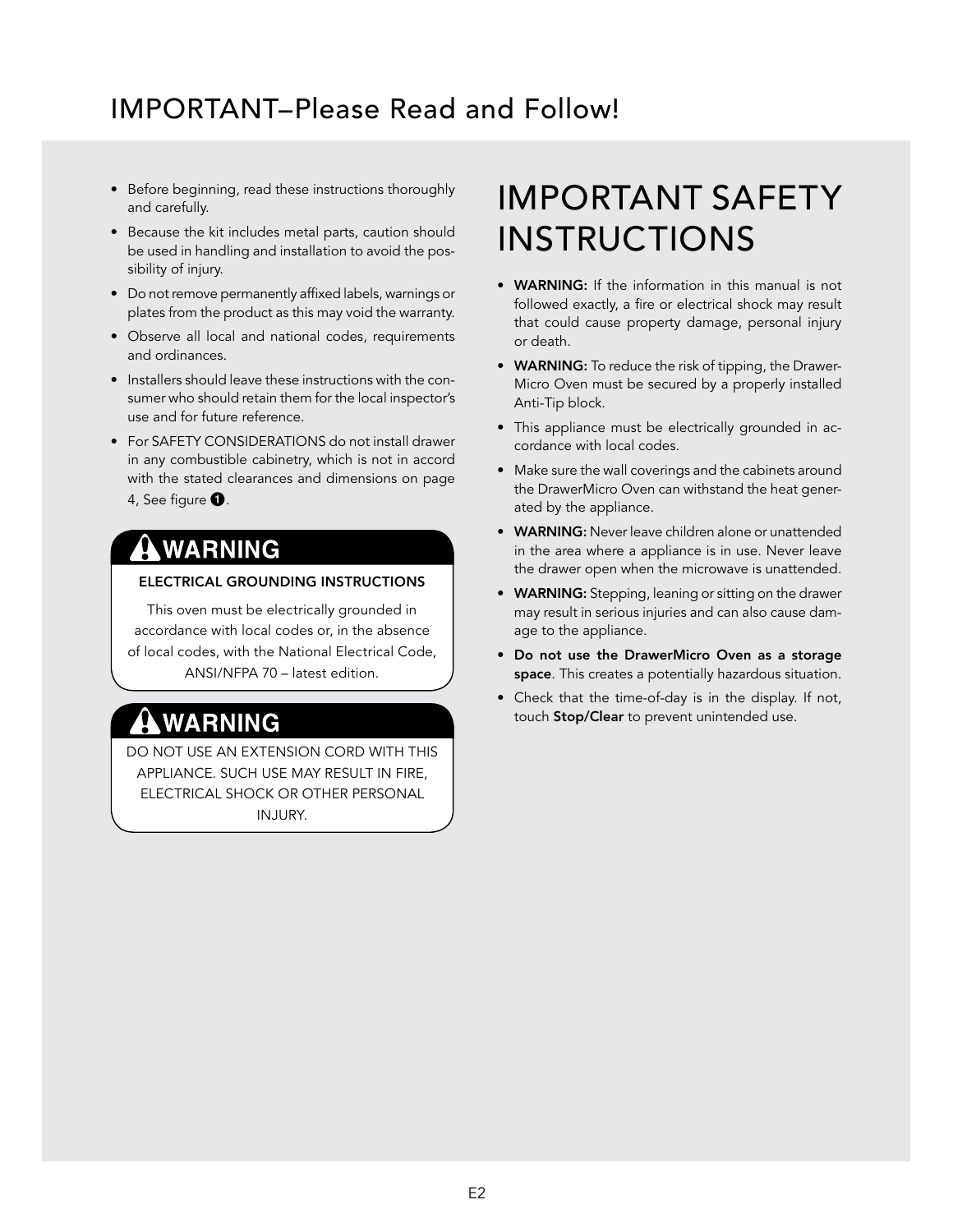#### Unpacking your DrawerMicro Oven<sup>™</sup>

### Clearances and Dimensions

• Remove all packing materials from inside the Drawer-Micro Oven. DO NOT REMOVE THE WAVEGUIDE COVER, which is located on the top of the appliance.



• Remove the feature sticker, if there is one. Check the drawer for any damage, such as misaligned or bent drawer, damaged drawer seals and sealing surfaces, broken or loose drawer guides and dents inside the cavity or on the front side of the drawer. If there is any damage, do not operate the appliance and contact your AUTHORIZED SERVICER.

#### Important Notes to the Installer

- Read all of the Installation Manual before installing the DrawerMicro Oven.
- Remove all packing material before connecting the electrical supply.
- Observe all governing codes and ordinances.
- Be sure to leave these instructions with the consumer.

#### Important Notes to the Consumer

Keep this manual with your Use and Care Manual for future reference.

- As when using any microwave oven generating heat, there are certain safety precautions you should follow. These are listed in the Use and Care Manual. Read all and follow carefully.
- Be sure your DrawerMicro Oven is installed and grounded properly by a qualified installer or service technician.
- $\bullet$  Dimensions that are shown in figure  $\bullet$  must be used. Given dimensions provide minimum clearance. Locate electrical outlet in the shaded area in the upper lefthand corner of the cutout. See figure  $\mathbf 0$ .
- Contact surface must be solid and level. Pay special attention to the floor on which the appliance will sit. The floor of the opening should be constructed of plywood strong enough to support the weight of the oven (about 100 pounds).
- Check location where the DrawerMicro Oven will be installed for proper electrical supply.
- Your appliance can be built into a cabinet or wall by itself or under a gas or electric wall oven.
- Be sure that the clearance of the floor between the wall oven and the DrawerMicro Oven is a minimum of 2".
- The microwave interior will easily accommodate a 9" x 13" oblong dish or a bag of microwave popcorn.

## GROUNDING INSTRUCTIONS

This appliance must be grounded. In the event of an electrical short circuit, grounding reduces the risk of electric shock by providing an escape wire for the electric current. The DrawerMicro Oven is equipped with a cord having a grounding wire with a grounding plug. The plug must be plugged into an outlet that is properly installed and grounded in accordance with the National Electrical Code and local codes and ordinances.

WARNING: Improper use of the grounding plug can result in a risk of electric shock. Do not use an extension cord. If the power supply cord is too short, have a qualified electrician or serviceman install an outlet near the appliance.

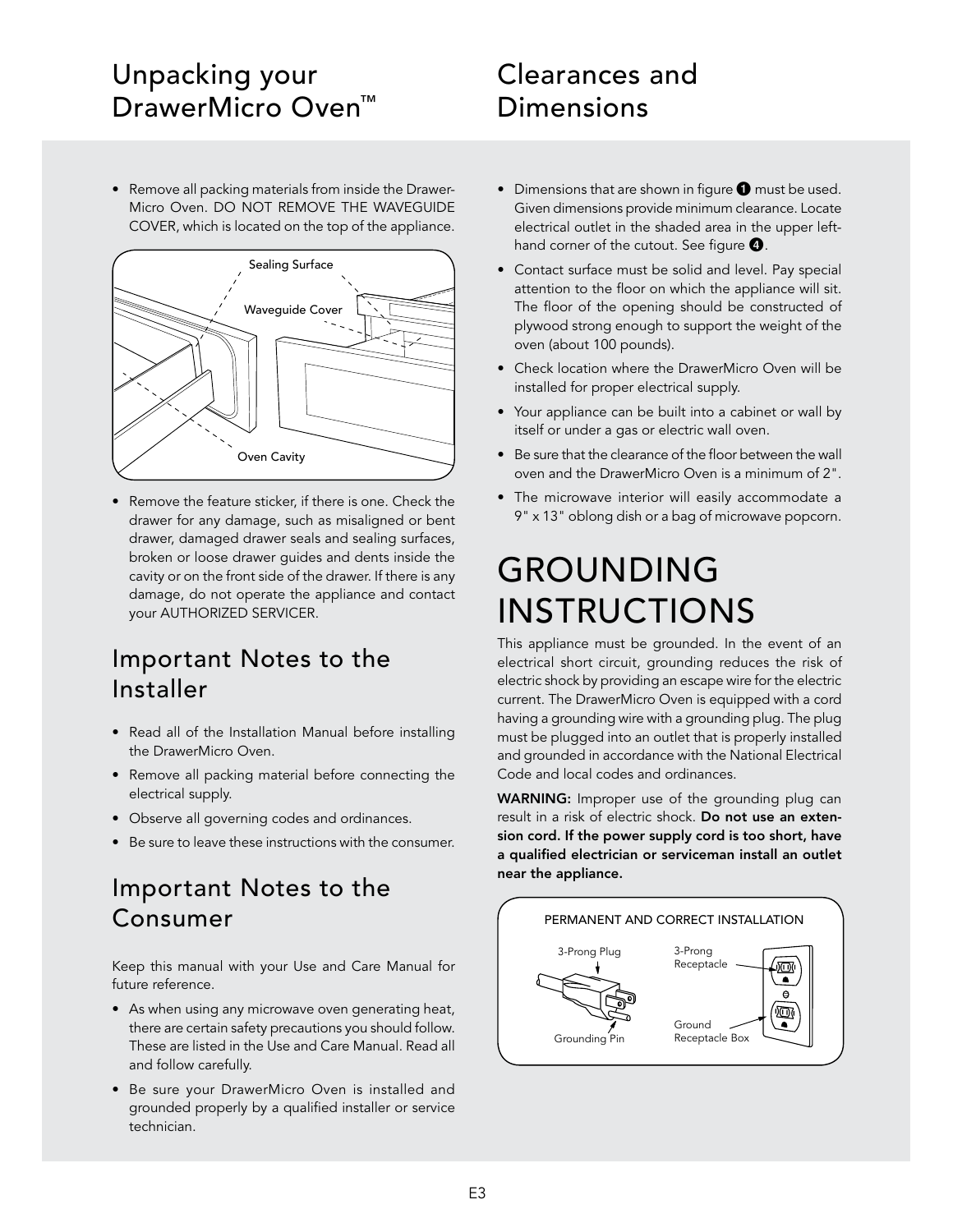#### DrawerMicro Oven Measurements



- A. 6" (152.40 mm)
- B. Suggested electrical outlet location\*
- C. Anti-Tip block
- D. 5" (127 mm)
- E. 3-1/2" (88.90 mm)
- F. 4" (101.60 mm)
- G. 22-1/8" (561.98 mm) opening
- H. 14-13/16" (376.24 mm) to bottom of Anti-Tip block
- I. Allow 7/8" (22.23 mm) overlap
- J. 23-1/2" (596.90 mm) minimum depth
- K. Allow 3/16" (4.76 mm) overlap
- L. 36" (914.4 mm) countertop height
- M. Allow 1/8" (3.17 mm) overlap
- N. Floor must support 100 lb (45.4 kg)
- O. 19" (482.60 mm) to top of floor
- P. 24" (609.6 mm) cabinet minimum
- Q. 15-9/16" (395.27 mm) opening



- A. 21-5/8" (549.28 mm)
- B. 4-11/16" (119.06 mm)
- C. 1-3/4" (44.45 mm)
- D. 21-7/8" (555.60 mm)
- E. 23-7/8" (606.43 mm)
- F. 15-7/8" (403.22 mm)
- G. 14-19/32" (370.69 mm)
- H. 1-9/64" (29 mm) door thickness
- I. 15" (381 mm) auto drawer opening
- J. 4" (101.6 mm)

Figures  $\bigcirc$  and  $\bigcirc$  contain many DrawerMicro measurements for reference when planning the drawer's location.

This DrawerMicro can be installed below any electric or gas wall oven.

\* Can also be installed using an electrical outlet in an adjacent cabinet within the area where the provided electrical cord can reach. Power cord access hole in cabinet should be a minimum 1-1/2" diameter hole and deburred of all sharp edges.

IMPORTANT - Always allow sufficient power cord length to the electrical outlet to prevent tension. Always check electrical codes for requirements.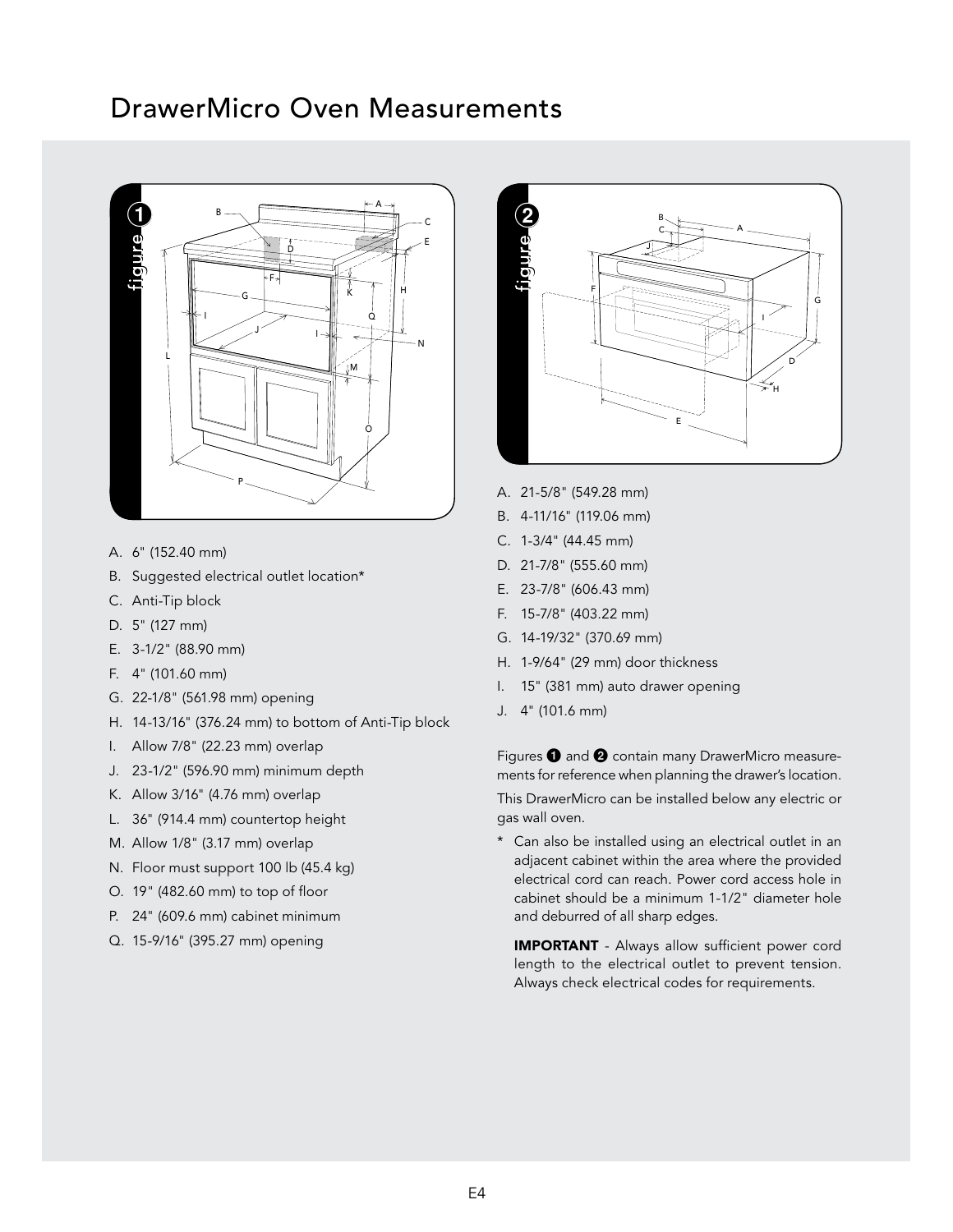#### Anti-Tip Block Electrical Outlet

#### NORMAL INSTALLATION STEPS

#### Anti-Tip Block Installation Instructions

- To reduce the risk of tipping of the drawer, the Anti-Tip block must be properly installed located 14-13/16" above the floor on which the appliance will sit. The 6" Anti-Tip block must be provided by the installer. See figure  $\bigcirc$  and  $\bigcirc$ . The Anti-Tip block prevents serious injury that might result from spilled hot liquids.
- If the DrawerMicro Oven is ever moved to a different location, the Anti-Tip block must also be moved and installed. When installed to the wall, make sure that the screws completely penetrate the dry wall and are secured in wood or metal so that the block is totally stable. When fastening, be sure that the screws do not penetrate electrical wiring or plumbing.



The electrical requirements are a 120 volt 60 Hz, AC only, 15 amp. or more protected electrical supply. It is recommended that a separate circuit serving only this appliance be provided.

The DrawerMicro Oven is equipped with a 3-prong grounding plug. It must be plugged into a wall receptacle that is properly installed and grounded. Should you only have a 2-prong outlet, have a qualified electrician install a correct wall receptacle.

Note: If you have any questions about the grounding or electrical instructions, consult a qualified electrician or service person.

\* Can also be installed using an electrical outlet in an adjacent cabinet within the area where the provided electrical cord can reach.

Always check electrical codes for requirements.

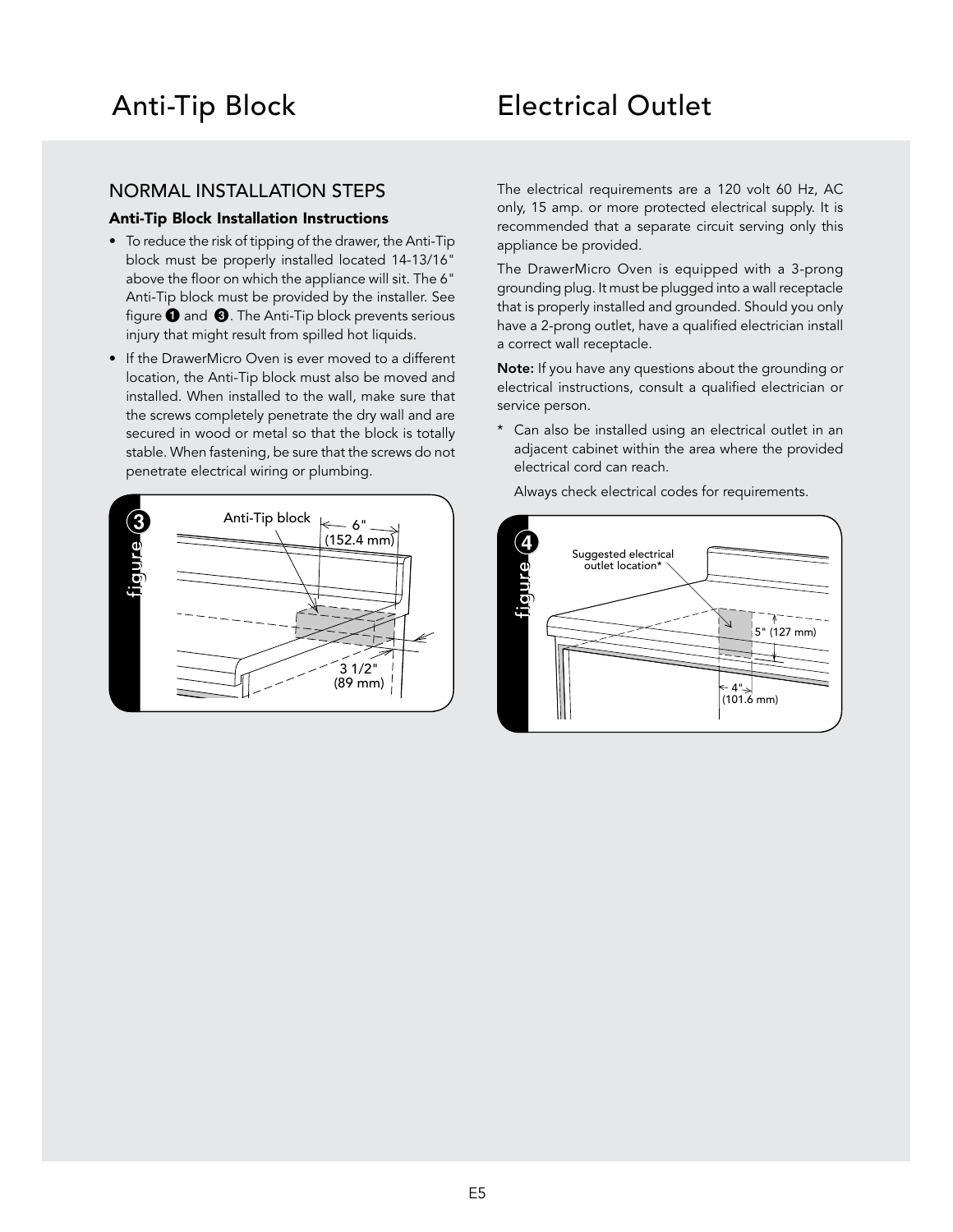#### Drawer Installation



- 1. Place the drawer adjacent to the wall or cabinet opening. Plug the power supply cord into the electrical outlet.
- 2. Carefully guide the drawer into the prepared opening. Avoid pinching the cord between the oven and the wall.
- 3. Slide the drawer all the way until the mounting flange is flush with the face of the cabinet. See figure  $\bigoplus A$ .
- 4. Open the drawer. Using the 4 holes on the drawer as a template, pre drill the cabinet using a 1/16" bit. See figure  $\bigoplus A$ .
- 5. Secure the drawer with the 4 screws supplied. See figure  $\bigoplus B$ .

#### Model and Serial Number Location

The name plate includes model number and serial number. Open the DrawerMicro oven fully. The label is slightly beyond the back wall of the microwave cavity facing up from the flat surface.

#### Care, Cleaning and **Maintenance**

Refer to the Use and Care Manual for cleaning instructions.

#### Before You Call for Service

Read the BEFORE YOU CALL and operating instruction sections in your Use and Care Manual. It may save you time and expense. The list includes common occurrences that are not the result of defective workmanship or materials in this range.

Refer to the warranty in your Use and Care Manual for toll-free service number and address. Please call or write if you have inquiries about your microwave product and/ or need to order parts.

Viking Range, LLC 111 Front Street Greenwood, Mississippi 38930 USA (662) 455-1200

For product information, call 1-888-845-4641 or visit our web site at vikingrange.com in the US or brigade.ca in Canada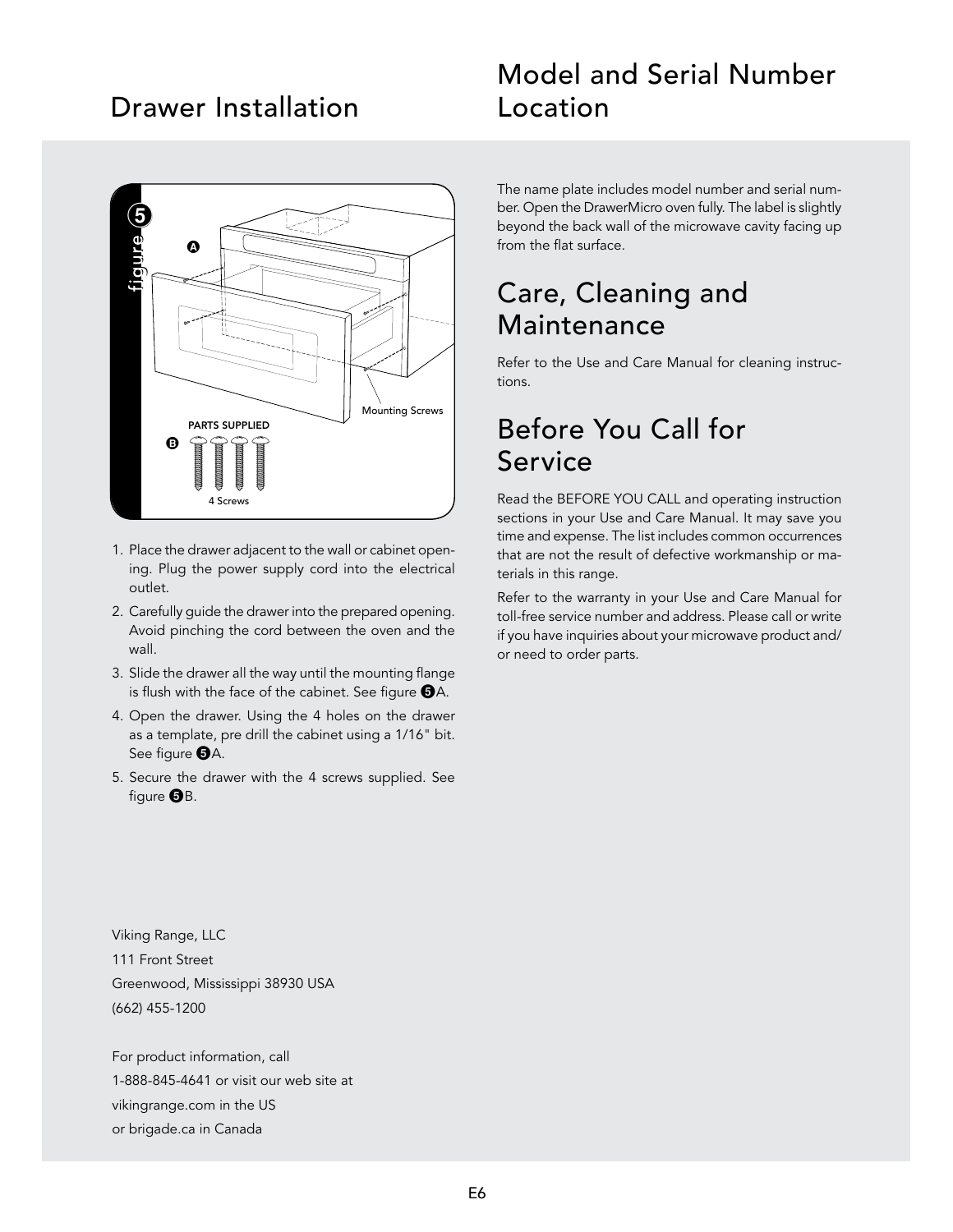# Guía de instalación



Horno DrawerMicro<sup>™</sup> VMOD5240 / CVMOD5240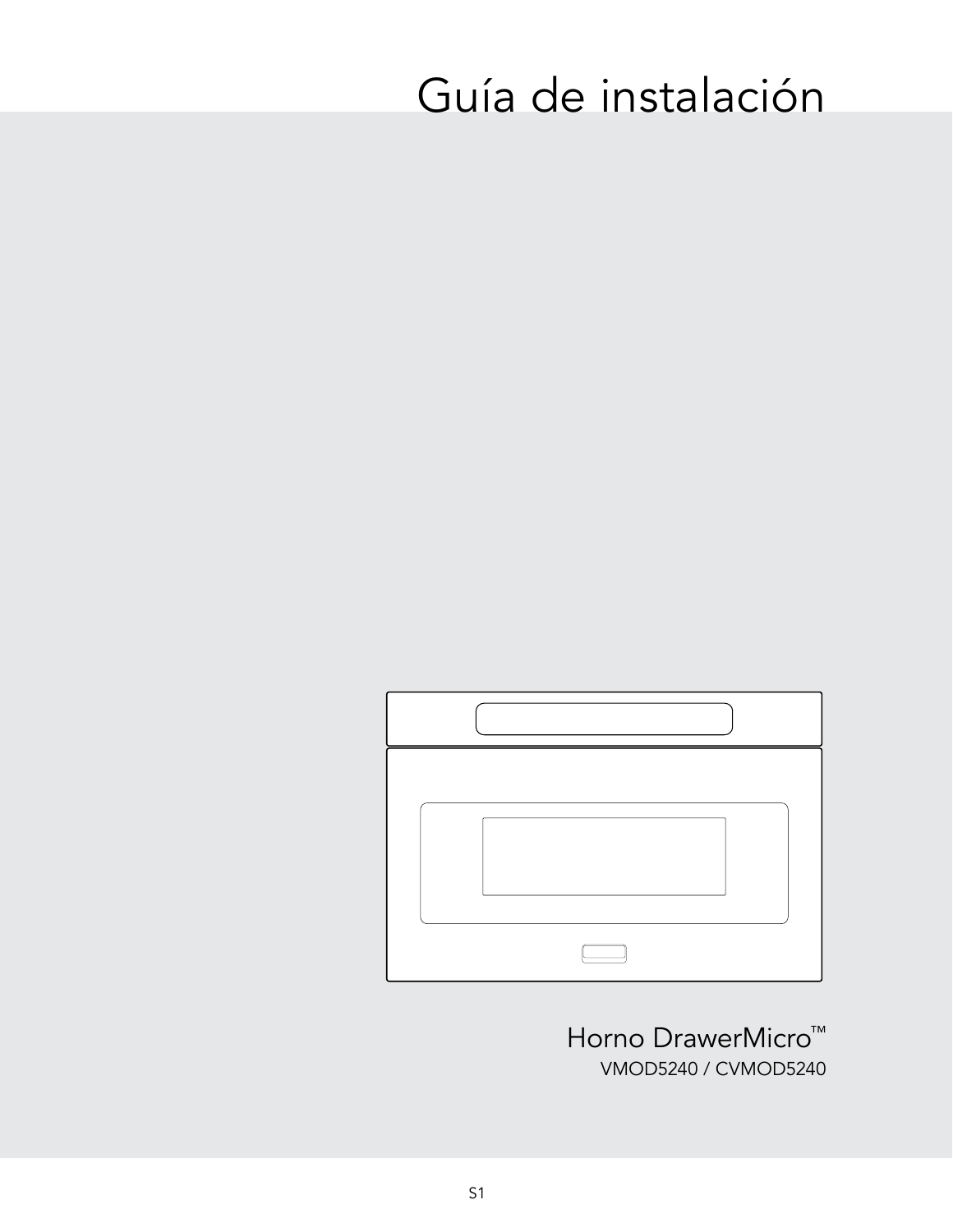## IMPORTANTE – ¡Lea y siga con atención!

- Antes de comenzar, lea estas instrucciones detenida y atentamente.
- El juego incluye partes de metal por lo que debe manipularlo e instalarlo con precaución para evitar el riesgo de lesiones.
- No retire las etiquetas, advertencias o placas permanentes del producto ya que esto puede anular la garantía.
- Siga todos los códigos, requisitos y normas locales y nacionales.
- Los instaladores deben devolver estas instrucciones al cliente quien debe conservarlas para uso del inspector local y para referencias futuras.
- Por CUESTIONES DE SEGURIDAD no instale la gaveta en armarios inflamables que no cumplan con los espacios libres y dimensiones establecidos en la página 4, vea la figura  $\mathbf{0}$ .

#### **ADVERTENCIA**

INSTRUCCIONES DE CONEXIÓN ELÉCTRICA A TIERRA

Este horno debe tener conexión eléctrica a tierra de acuerdo con los códigos locales o, de no contar con ellos, con el Código eléctrico nacional, ANSI/ NFPA 70 - última edición.

#### **ADVERTENCIA**

NO UTILICE CABLES DE EXTENSIÓN CON ESTE ARTEFACTO. HACERLO PUEDE CAUSAR INCENDIOS, CHOQUE ELÉCTRICO U OTRAS LESIONES PERSONALES.

## INSTRUCCIONES DE SEGURIDAD IMPORTANTES

- ADVERTENCIA: Si no se cumple con la información contenida en este manual con exactitud, es posible que ocurra un incendio o descarga eléctrica que podría causar daño a la propiedad, lesiones personales o la muerte.
- ADVERTENCIA: Para reducir el riesgo de volcaduras, el Horno DrawerMicro debe estar asegurado con un bloque antivolcaduras correctamente instalado.
- Esta gaveta debe contar con conexión eléctrica a tierra de acuerdo con los códigos locales.
- Asegúrese que todos los revestimientos de pared y los gabinetes alrededor del Horno DrawerMicro puedan soportar el calor generado por el artefacto.
- ADVERTENCIA: Nunca deje a los niños solos o sin supervisión en el área donde un electrodoméstico se encuentre en uso. Nunca deje la gaveta abierta cuando el microondas esté sin supervisión.
- ADVERTENCIA: Pararse, apoyarse o sentarse en la gaveta puede ocasionar lesiones graves y también causar daño al Horno DrawerMicro.
- No use el Horno DrawerMicro como un espacio de almacenamiento. Esto crea una situación potencialmente peligros.
- Verifique que la hora del día se visualice en la pantalla. Caso contrario, presione Stop/Clear para prevenir un uso involuntario.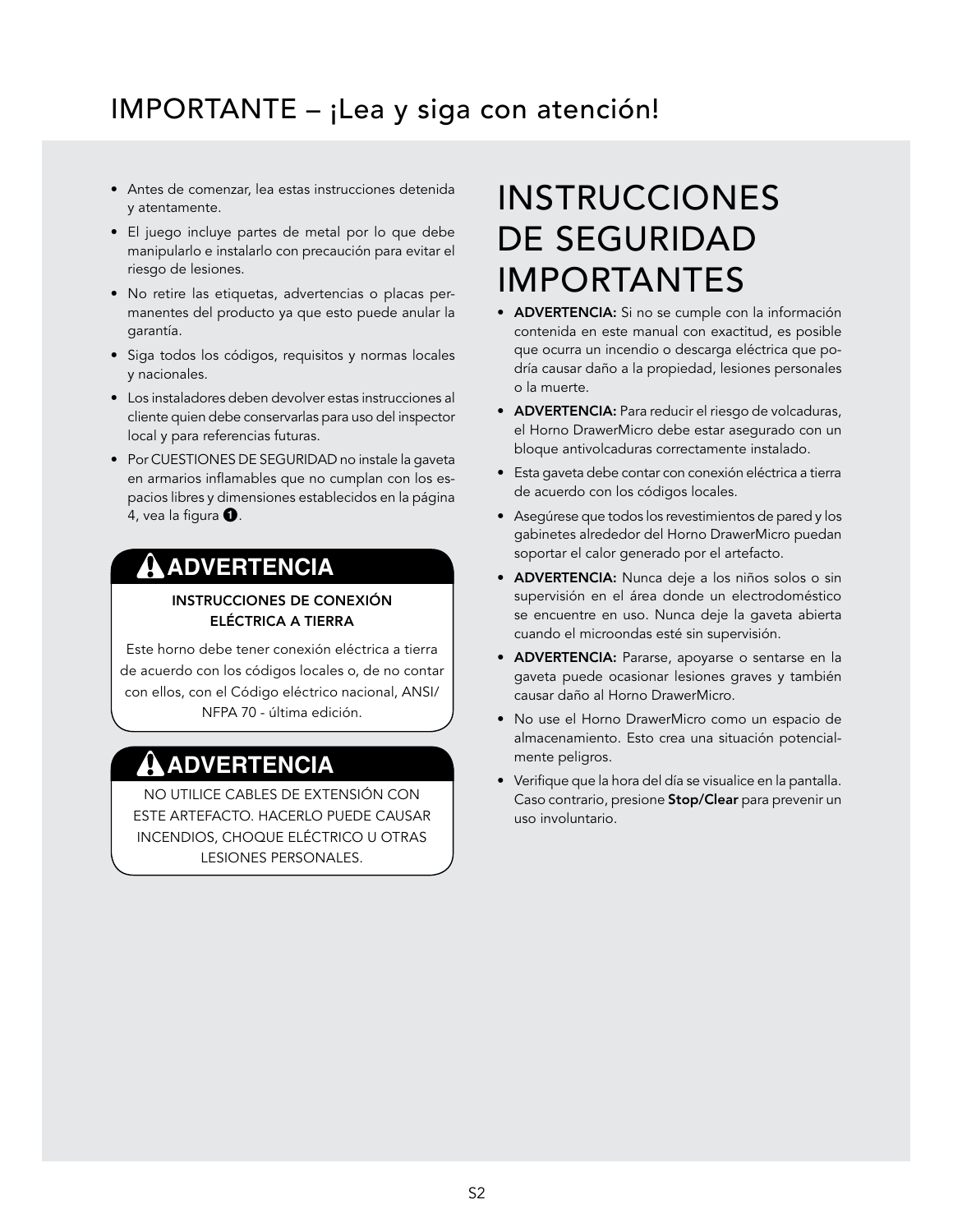#### Desembalaje de su Horno DrawerMicro™

#### • Retire todos los materiales de embalaje que están dentro de la gaveta. NO RETIRE LA CUBIERTA DE LA GUÍA DE ONDAS, ubicada en la parte superior del Horno DrawerMicro.



• Si hay una etiqueta adhesiva, retírela. Verifique que la gaveta no tenga daños como que esté torcida o mal alineada, sellos de la gaveta y superficies de sellado dañados, guías del Horno DrawerMicro rotas o flojas y abolladuras dentro de la cavidad o en la parte frontal de la gaveta. Si encuentra algún daño, no opere el electrodoméstico y comuníquese con DE SERVICIO AUTORIZADO.

### Notas Importantes Para el Instalador

- Lea por completo el Manual de instalación antes de instalar el Horno DrawerMicro.
- Retire todos los materiales de embalaje antes de conectar el suministro de energía eléctrica.
- Cumpla con todos los códigos y normas vigentes.
- Asegúrese de entregar estas instrucciones al consumidor.

## Notas Importantes Para el Consumidor

Conserve este manual junto a su Manual de uso y cuidado para referencia futura.

- Tal como cuando utiliza cualquier horno microondas que genera calor, existen ciertas precauciones de seguridad que se deben tomar en cuenta. Éstas se encuentran en el Manual de uso y cuidado. Lea todas las precauciones y sígalas cuidadosamente.
- Asegúrese que su Horno DrawerMicro sea instalado y conectado a tierra correctamente por un instalador o técnico de servicio calificado.

### Espacios Libres y Dimensiones

- $\bullet$  Las dimensiones mostradas en la figura  $\bullet$  deben ser utilizadas. Las dimensiones suministradas proporcionan un espacio libre mínimo. Ubique el tomacorriente eléctrico en el área cubierta en la esquina superior izquierda del recorte. Vea la figura 4.
- La superficie de contacto debe ser firme y nivelada. Preste mucha atención a la superficie o piso en el cual se apoyará el Horno DrawerMicro. La superficie o piso de la abertura debe ser construido de madera laminada lo suficientemente resistente para soportar el peso del horno (aproximadamente 100 libras).
- Verifique la ubicación donde será instalada la gaveta para que cuente con el suministro de electricidad apropiado.
- Su Horno DrawerMicro puede ser empotrado en un gabinete o pared individualmente o debajo de un horno a gas o eléctrico de pared.
- Asegúrese de que el espacio libre de la superficie o piso entre el horno de pared y del electrodoméstico sea como mínimo de 2".
- El interior del microondas tiene la capacidad de alojar fácilmente un recipiente rectangular de 9" x 13" o una bolsa de palomitas de maíz para microondas.

## INSTRUCCIONES DE CONEXIÓN A TIERRA

Este electrodoméstico debe ser conectado a tierra. En caso que se produzca un cortocircuito eléctrico, la conexión a tierra reduce el riesgo de descarga eléctrica proporcionando una vía de escape para la corriente eléctrica. El Horno DrawerMicro está equipado con un cable que tiene un alambre de tierra y un enchufe con toma a tierra. Éste se debe conectar en un tomacorriente de pared instalado y conectado a tierra apropiadamente de acuerdo con el Código Eléctrico Nacional y los códigos y reglamentos locales.

ADVERTENCIA: El uso inapropiado del enchufe con conexión a tierra puede resultar en riesgo de descarga eléctrica. NO USE UN CABLE DE EXTENSIÓN. Si el cable de alimentación es demasiado corto, haga que un electricista o mecánico calificado instale un tomacorriente cerca del artefacto.

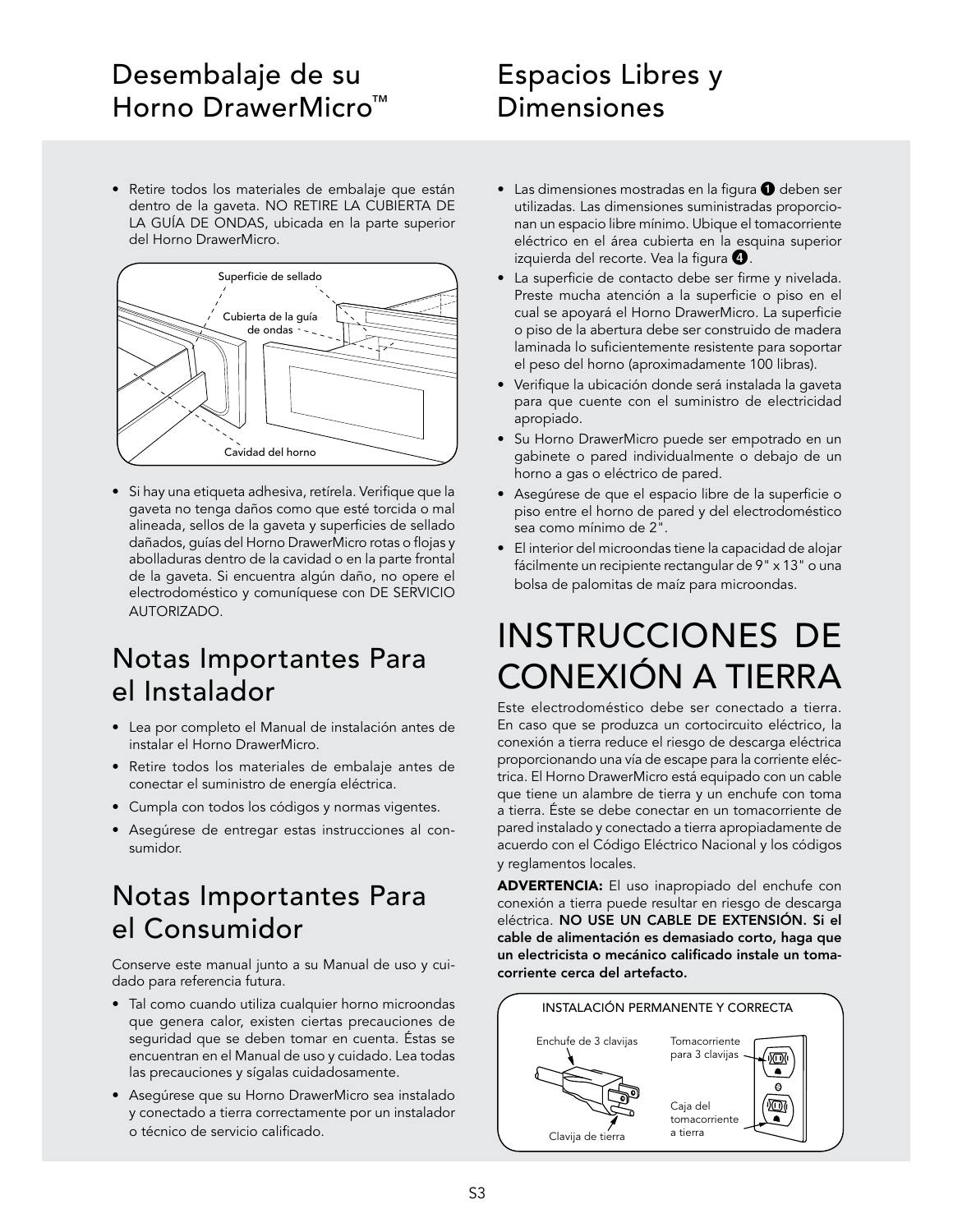#### Medidas del Horno DrawerMicro



- A. 6" (152.40 mm)
- B. Ubicación del tomacorriente\*
- C. Bloque antivolcaduras
- D. 5" (127 mm)
- E. 3-1/2" (88.90 mm)
- F. 4" (101.60 mm)
- G. Abertura de 22-1/8" (561.98 mm)
- H. 14-13/16" (376.24 mm) hasta la parte inferior del bloque antivolcaduras
- I. Deje un traslapo de 7/8" (22.23 mm)
- J. Profundidad de 23-1/2" (596.90 mm)
- K. Deje un traslapo de 3/16" (4.76 mm)
- L. Altura del mostrador 36" (914.4 mm)
- M. Deje un traslapo 1/8" (3.17 mm)
- N. La superficie o piso debe soportar 100 libras (45.4 kg)
- O. Aproximadamente el 19" (482.60 mm) o menos (recomendado)
- P. Gabinete de 24" (609.6 mm)
- Q. Abertura de 15-9/16" (395.27 mm)



- A. 21-5/8" (549.28 mm)
- B. 4-11/16" (119.06 mm)
- C. 1-3/4" (44.45 mm)
- D. 21-7/8" (555.60 mm)
- E. 23-7/8" (606.43 mm)
- F. 15-7/8" (403.22 mm)
- G. 14-19/32" (370.69 mm)
- H. Espesor de la puerta de 1-9/64" (29 mm)
- I. Abertura de gaveta automática 15" (381 mm)
- J. 4" (101.6 mm)

Las figuras  $\bigcirc$  y  $\bigcirc$  contienen varias medidas de hornos microonda tipo gaveta extraíbles para que usted tenga una referencia al planificar la ubicación de las gavetas.

El Horno DrawerMicro puede ser instalado debajo de un horno a gas o eléctrico de pared.

\* También puede ser instalado usando un tomacorriente eléctrico en un gabinete adyacente dentro del área de alcance del cable eléctrico suministrado. El orificio de acceso del cable de alimentación debe ser de un mínimo de 1½" de diámetro y libre de bordes ásperos.

IMPORTANTE - Siempre deje una longitud suficiente de cable de alimentación hasta el tomacorriente eléctrico para prevenir la tensión del cable. Siempre verifique los códigos eléctricos para ver los requisitos.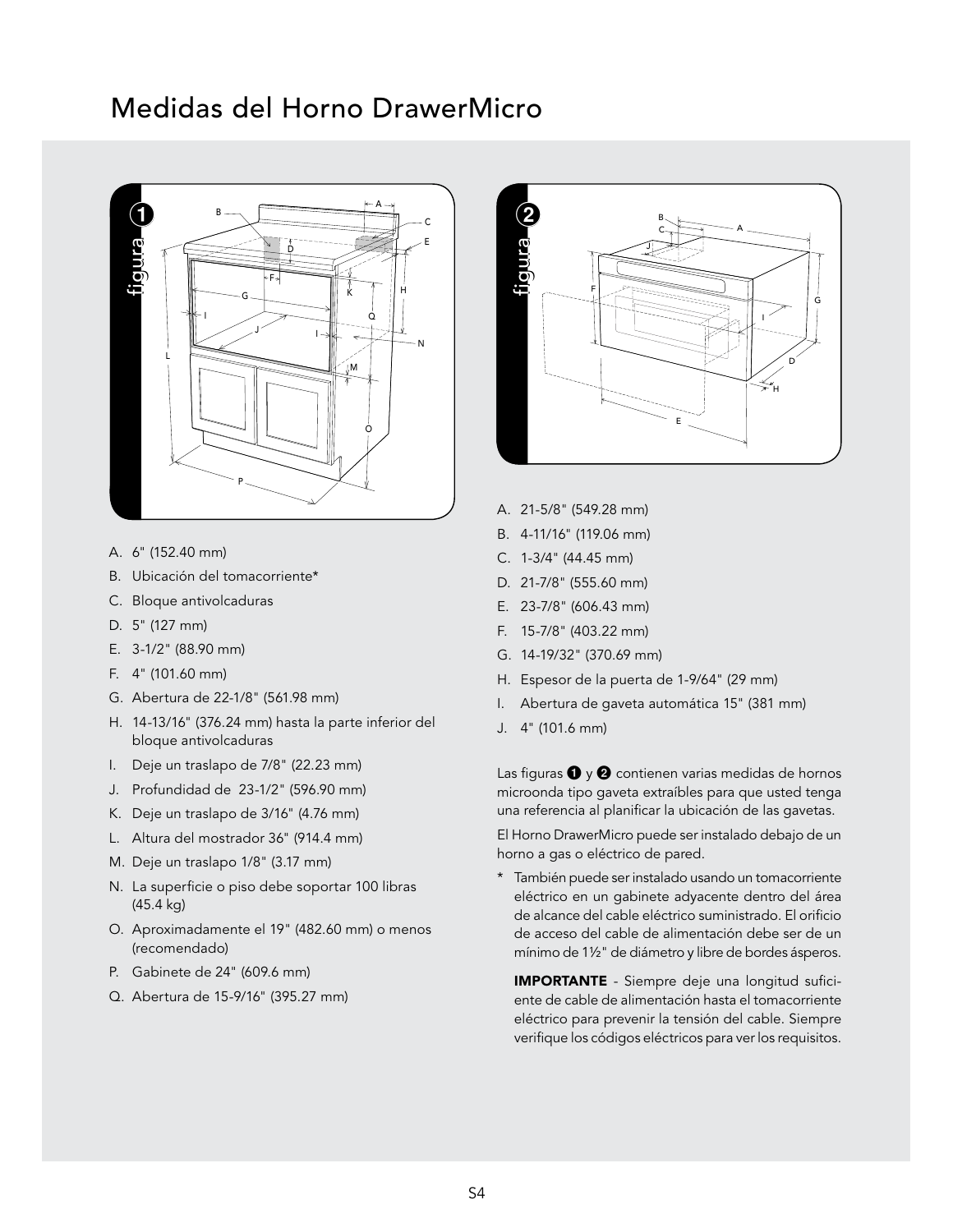#### Bloque Antivolcaduras Tomacorriente Eléctrico

#### PROCE DIMIENTO NORMAL DE INSTALACIÓN

#### Instrucciones de instalación del bloque antivolcaduras

- Para reducir el riesgo de volcadura de la gaveta, el bloque antivolcaduras debe ser instalado correctamente a una distancia de 14-13/16" por encima de la superficie en la cual se apoyará el Horno DrawerMicro. El bloque antivolcaduras de 6" debe ser suministrado por el instalador. Vea la figura  $\bigcirc$  y  $\bigcirc$ . El bloque antivolcaduras previene lesiones graves que podrían ser ocasionadas por derrames de líquidos calientes.
- Si el Horno DrawerMicro es traslado alguna vez a otra ubicación, el bloque antivolcaduras también deber ser trasladado e instalado. Al instalarla en la pared, asegúrese de que los tornillos penetren por completo en el drywall y se aseguren en madera o metal de modo que el bloque se encuentre totalmente estable. Al ajustar los tornillos asegúrese que no perforen el cableado eléctrico o las instalaciones sanitarias.



Los requisitos eléctricos son 120 V, 60 HZ, 15 A o más de suministro protegido de electricidad. Se recomienda un circuito por separado que sea sólo para este electrodoméstico.

El Horno DrawerMicro está equipado con un enchufe con toma a tierra de tres clavijas. Se debe conectar en un tomacorriente de pared instalado y conectado a tierra apropiadamente. Si solo cuenta con un tomacorriente de dos clavijas, haga que un electricista calificado instale un tomacorriente de pared correcto.

Nota: Si tiene alguna pregunta sobre las instrucciones eléctricas o de conexión a tierra, consulte a un electricista calificado o al encargado de brindar el servicio.

\* También se puede instalar utilizando una toma de corriente en un armario adyacente dentro del área donde el cable eléctrico proporcionado puede alcanzar..

Siempre verifique los códigos eléctricos para ver los requisitos.

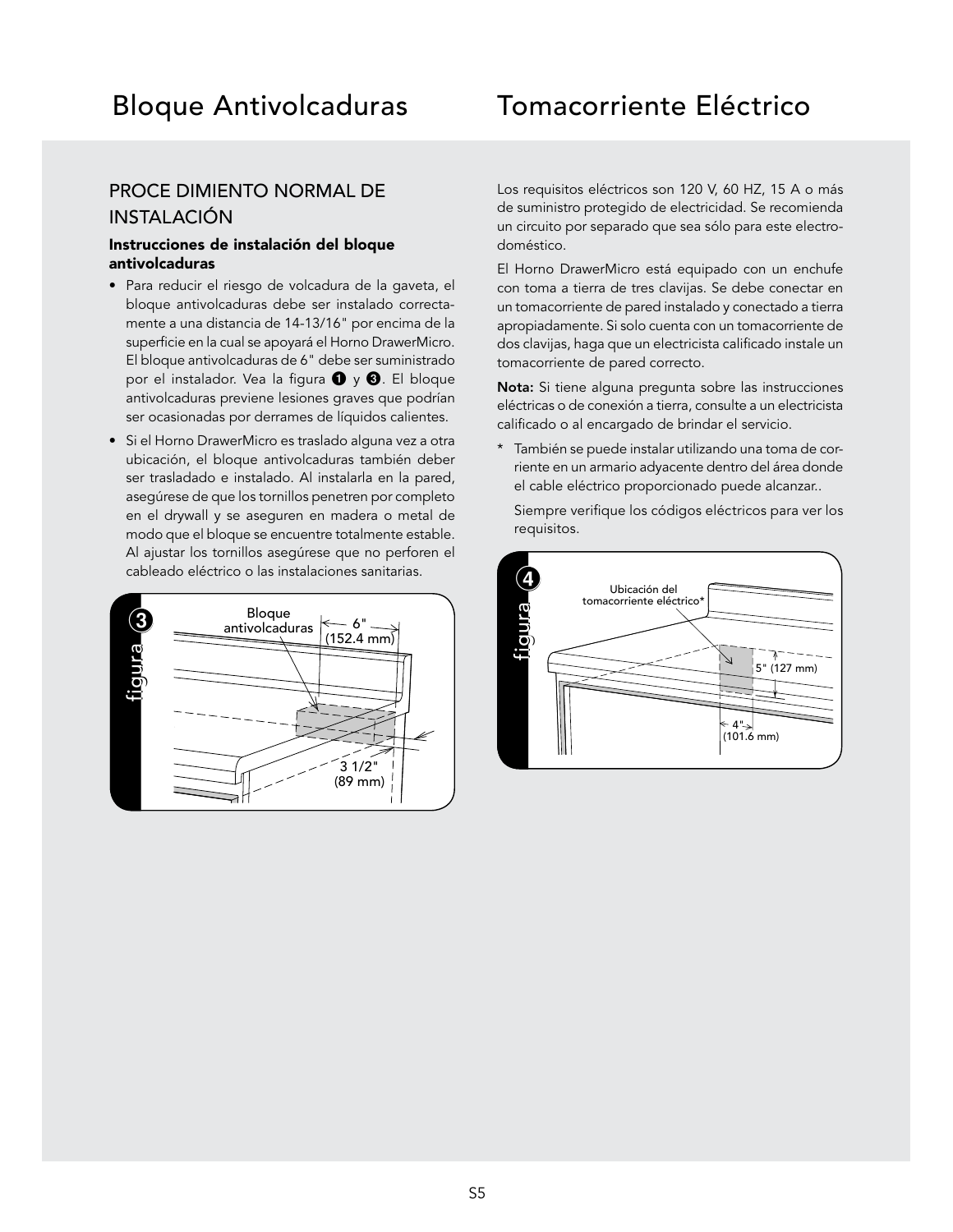#### Instalación de la Gaveta



- 1. Coloque el Horno DrawerMicro al lado de la abertura de la pared o gabinete. Conecte el cordón de alimentación al tomacorriente eléctrico.
- 2. Guíe con cuidado el electrodoméstico dentro de la abertura preparada. Evite que el cable quede apretado entre el horno y la pared.
- 3. Deslice la gaveta completamente hasta que la brida de montaje esté nivelada con la parte frontal del gabinete. Vea la figura  $\bigcirc$ A.
- 4. Abra la gaveta. Usando los 4 agujeros en la gaveta como plantilla, pre-taladre el gabinete con una broca de  $1/16$ ". Vea la figura  $\Theta$ A.
- 5. Asegure la gaveta con los 4 tornillos suministrados. Vea la figura  $\bigoplus B$ .

#### Ubicación del modelo y número de serie

La placa incluye el número de modelo y número de serie. Abra el cajón de microondas. La etiqueta es un poco más allá de la parte trasera de la cavidad de microondas hacia arriba de la superficie plana.

#### Cuidado, Limpieza y Mantenimiento

Consulte el Manual de uso y cuidado para ver las instrucciones de limpieza.

#### Antes de llamar para solicitar servicio

Lea las secciones ANTES DE LLAMAR y de instrucción de operación de su Manual de uso y cuidado. Esto le ahorrará tiempo y gastos. La lista incluye ocurrencias comunes que no son resultado de mano de obra o materiales defectuosos en este horno.

Consulte la garantía en su Manual de uso y cuidado para obtener el número de teléfono gratuito y dirección de servicio. Por favor llámenos o escríbanos si tiene dudas acerca de su producto de microondas y/o si necesita ordenar partes.

Viking Range, LLC 111 Front Street Greenwood, Mississippi 38930 EE.UU (662) 455-1200

Para mayor información sobre productos, llame al 1-888-845-4641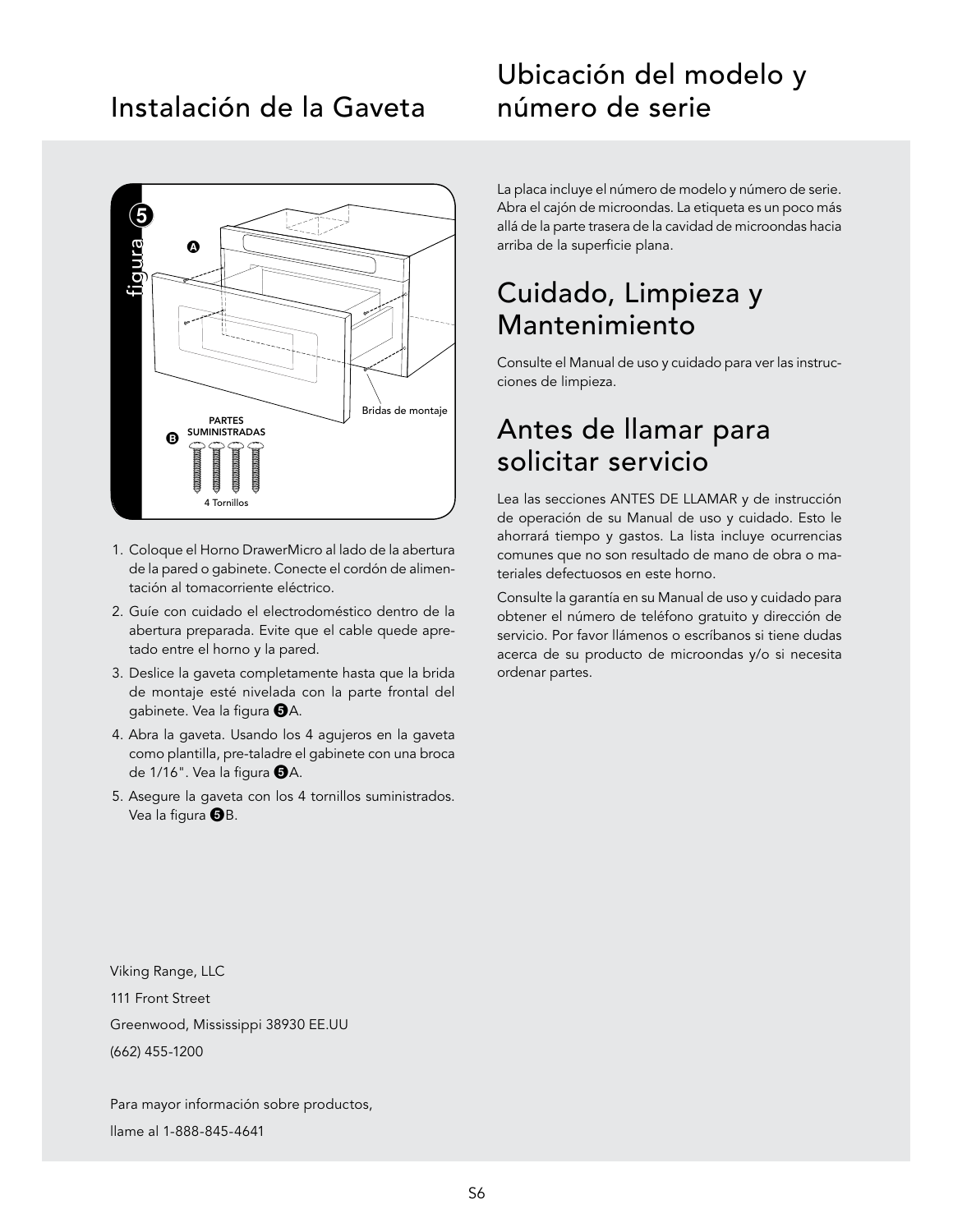# Guide d'installation



Four DrawerMicro™ VMOD5240 / CVMOD5240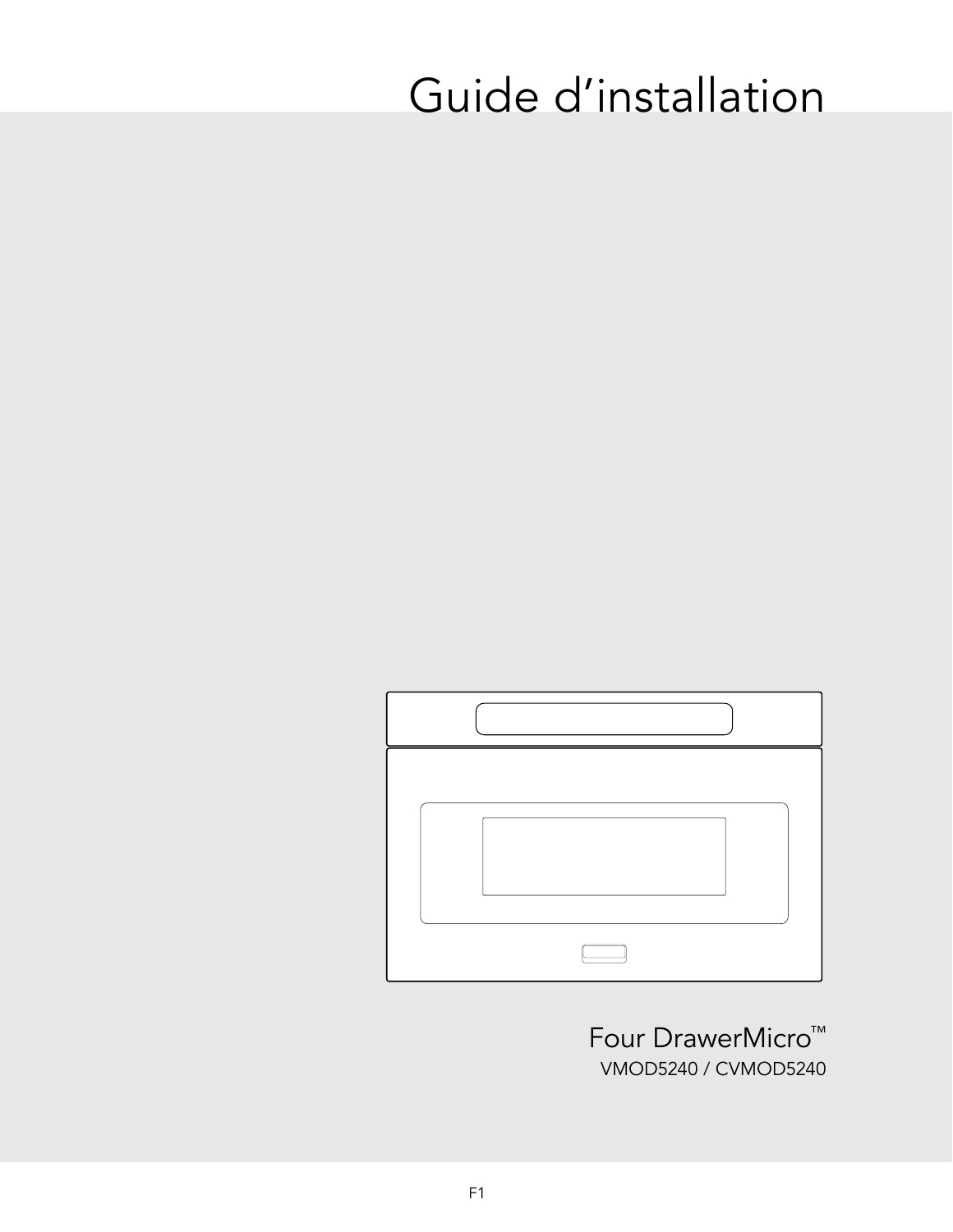## IMPORTANT - S'il vous plaît lire et suivre

- Prière de lire attentivement toutes ces directives avant de commencer.
- Le kit comprend des parties métalliques, il faut faire attention lors de la manipulation et de l'installation pour éviter éventuelles blessures.
- Ne pas retirer de façon permanente les étiquettes, les mises en garde ou les plaques fixées au produit.
- Veuillez observer tous les codes et règlements locaux et national.
- L'installateur devra laisser ces directives au client qui devra les conserver pour l'usage d'un inspecteur local et pour référence ultérieure.
- Pour des RAISONS DE SÉCURITÉ, n'installez ce tiroir dans aucun genre de placard combustible, ni aucun placard qui ne se conforme pas aux dimensions et espaces indiqués aux page 4, Consultez les schéma  $\bigcirc$ .

#### **MISE EN GARDE**

INSTRUCCIONES DE CONEXIÓN ELÉCTRICA A TIERRA

Ce poêle doit être mis à la terre conformément aux codes locaux ou en leur absence au code national électrique, ANSI/NFPA 70 – dernière édition

#### **MISE EN GARDE**

NE PAS UTILISER DE RALLONGE AVEC CET APPAREIL. IL POURRAIT EN RÉSULTER UN INCENDIE, UN CHOC ÉLECTRIQUE OU AUTRE BLESSURE

## INSTRUCTIONS DE SÛRETÉ IMPORTANTES

- ADVERTISSEMENT : Si l'on ne suit pas de près les indications dans ce manuel, il y a un risque d'incendie ou de décharge électrique qui pourrait provoquer des dommages des biens, des blessures personnelles, voire la mort.
- ADVERTISSEMENT : Pour réduire le risque de basculement, il faut fixer le Four DrawerMicro avec un bloc antibasculement correctement installé.
- Ce Four DrawerMicro doit être mis à la terre conformément aux codes locaux.
- Assurez-vous que les revêtements muraux et les placards autour du Four DrawerMicro sont faits pour supporter la chaleur produite par le électroménager.
- ADVERTISSEMENT : Ne laissez jamais les enfants seuls ou sans supervision aux alentours du Four DrawerMicro lorsque ce dernier fonctionne. Ne laissez jamais ouvert le tiroir sans supervision.
- ADVERTISSEMENT : Le fait de marcher, de s'appuyer ou de s'asseoir sur le tiroir peut provoquer des blessures sérieuses et pourrait causer des dommages au Four DrawerMicro.
- N'utilisez pas le Four DrawerMicro comme espace de rangement. Cela pourrait provoquer des risques de blessure ou de dommages.
- Vérifiez que l'heure s'affiche. Sinon, appuyez sur Stop/Clear pour prévenir un emploi non autorisé.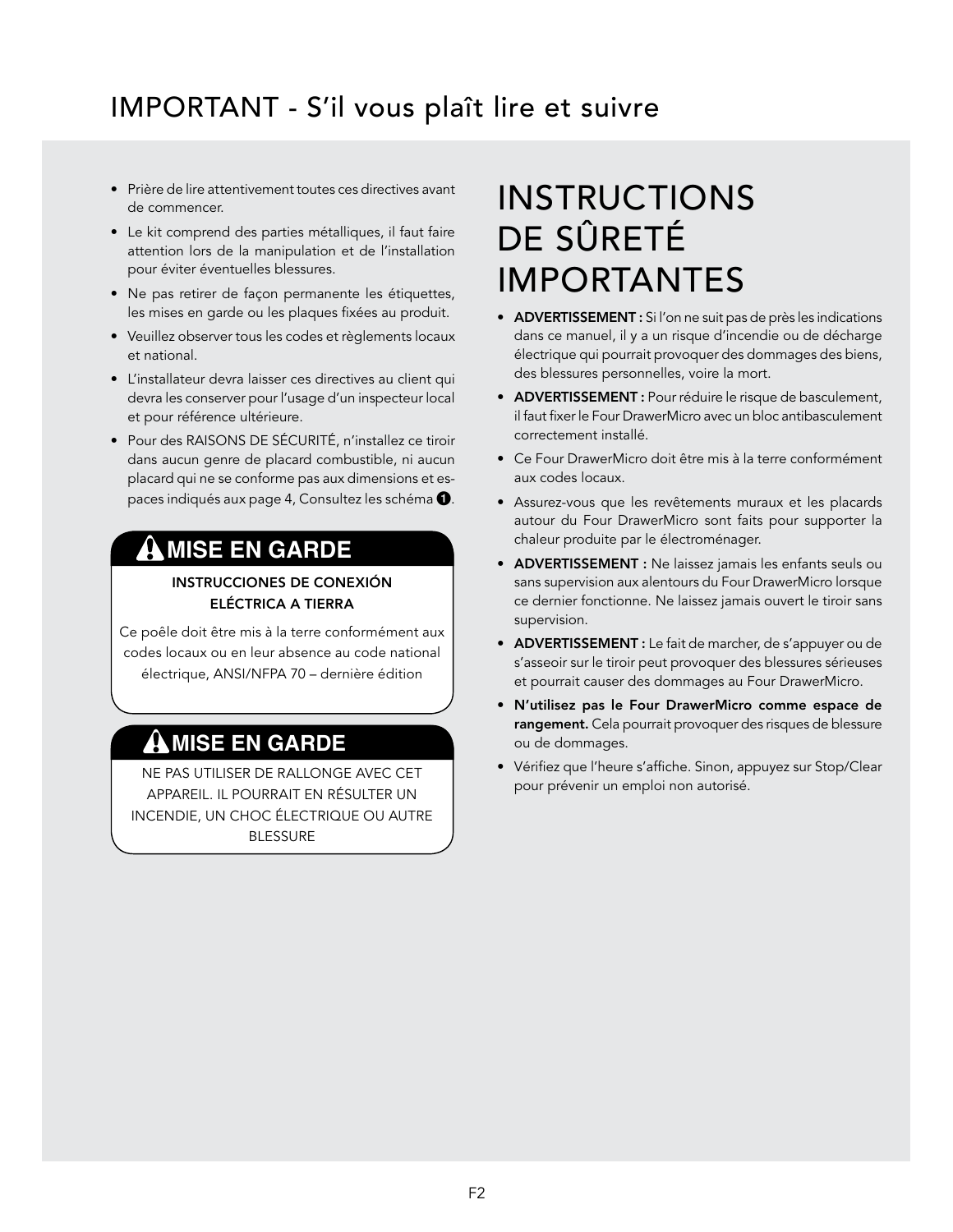### Déballage du Four DrawerMicro<sup>™</sup>

### Dégagements et Dimensions

• Retirez tout le matériau d'emballage du DrawerMicro Oven. N'ENLEVEZ PAS LE COUVERCLE DU GUIDE D'ONDES, qui se trouve sur le dessus du Four DrawerMicro.



• Enlevez l'autocollant descriptif, s'il y en a un. Inspectez le tiroir pour toute sorte de dommage, dont un tiroir décalé ou tordu, des sceaux d'étanchéité endommagés sur le tiroir ou sur le plafond du tiroir, des glissières cassées ou lâches ou des enfoncements dans la cavité ou sur la face du tiroir. Si vous trouvez des dommages, n'utilisez pas le Four DrawerMicro : contactez votre AGENT DE SERVICE AGRÉÉ.

#### Remarques Importantes pour L'installateur

- Lisez tout le manuel d'installation avant d'installer le Four DrawerMicro.
- Enlevez tout le matériau d'emballage avant de connecter le secteur d'alimentation électrique.
- Observez tous les codes et règlements principaux.
- Assurez-vous de laisser ces instructions avec le consommateur.

#### Remarques Importantes pour le Consommateur

Conservez ce manuel avec votre manuel d'utilisateur pour référence ultérieure.

- Comme c'est le cas pour tout four à micro-ondes qui produit de la chaleur, il faut suivre certaines consignes de sécurité. Ces consignes sont signalées dans le manuel d'utilisateur. Veuillez les lire le les suivre de près.
- Assurez-vous que le Four DrawerMicro est installé et mis à la terre par un installateur ou un technicien qualifié.service technician.
- Les dimensions indiquées au Schéma  $\bigcirc$  doivent être observées. Ces dimensions offrent un dégagement minimal. Repérer la prise électrique dans l'aire ombrée dans le coin gauche supérieur de la découpe. Voir Schéma  $\bullet$ .
- La surface de contact doit être solide et de niveau. Prêter une attention particulière au plancher qui supportera le tiroir. Le plancher de l'ouverture doit être en contreplaqué assez fort pour supporter le poids du four et sa propre charge (environ 45,5 kg [100 lb]).
- Vérifier que l'emplacement où le tiroir sera installé aura une alimentation électrique appropriée.
- Votre four peut être installé dans une armoire, sur un mur, ou sous un four mural au gaz ou électrique.
- Vérifier que le dégagement du plancher entre le four mural et le tiroir est au minimum de 2 po (50,8 mm).
- L'intérieur du micro-ondes acceptera facilement un plat rectangulaire de 9 po x 13 po ou un sac de maïs soufflé allant au micro-ondes.

## INSTRUCTIONS POUR LA MISE À LA TERRE

Il faut que cet appareil soit mis à la terre. En cas de courtcircuit, la mise à la terre réduit le risque de décharge électrique en fournissant une voie d'échappement pour le courant électrique. Le Four DrawerMicro est équipé d'un cordon avec un conducteur de terre et une fiche de mise à la terre. Il faut brancher cette dernière sur une prise murale dûment installée et mise à la terre selon le Code National d'électricité et selon les codes et règlements locaux.

ADVERTISSEMENT : Un mauvais usage de la fiche de mise à la terre peut entraîner un risque de décharge électrique. N'UTILISEZ PAS DE RALLONGE. Si le cordon d'alimentation est trop court, demander à un électricien ou un réparateur qualifié de poser une prise près de l'appareil.

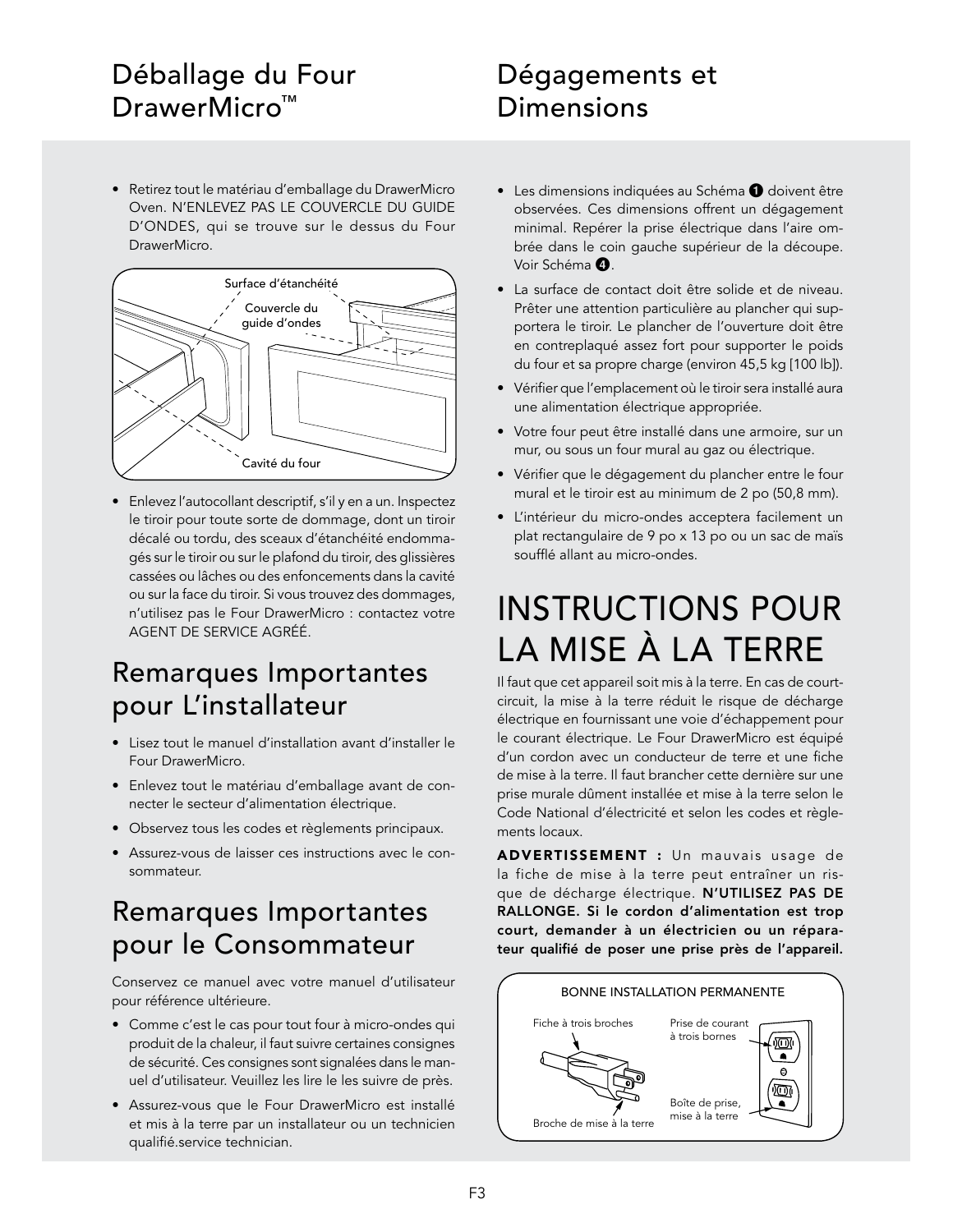#### Mesures pour le Four DrawerMicro



- A. 6 po (152,40 mm)
- B. Emplacement de la prise électrique\*
- C. Bloc antibasculement
- D. 5 po (127 mm)
- E. 3-1/2 po (88,90 mm)
- F. 4 po (101,60 mm)
- G. Ouverture 22-1/8 po (561,98 mm)
- H. 14-13/16 po (376,24 mm) à la base du bloc antibasculement
- I. Laisser un chevauchement de 7/8 po (22,23 mm)
- J. Profondeur min. 23-1/2 po (596,90 mm)
- K. Laisser un chevauchement de 3/16 po (4,76 mm)
- L. Hauteur de comptoir 36 po (914,4 mm)
- M. Laisser un chevauchement de 1/8 po (3,17 mm) min.
- N. Le plancher doit support 45.4 kg (100 lb)
- O. 19 po (482,60 mm) au dessus du plancher (recommandé)
- P. Armoire min. 24 po (609,6 mm)
- Q Ouverture 15-9/16 po (395,27 mm)



- A. 21-5/8 po (549,28 mm)
- B. 4-11/16 po (119,06 mm)
- C. 1-3/4 po (44,45 mm)
- D. 21-7/8 po (555,60 mm)
- E. 23-7/8 po (606,43 mm)
- F. 15-7/8 po (403,22 mm)
- G. 14-19/32 po (370,69 mm)
- H. Épaisseur de la porte 1-9/64 po (29 mm)
- I. Ouverture tiroir 15 po (381 mm)
- J. 4 po (101,6 mm)

Les nombreuses dimensions des Schémas  $\mathbf 0$  et  $\mathbf 2$  sont des références pour la préparation de la pose du tiroir.

Ce DrawerMicro peut s'installer en dessous de tout four mural électrique ou à gazé.

Peut être installé aussi en utilisant une prise secteur dans une armoire voisine dans les limites imposées par la longueur du cordon d'alimentation fourni avec l'appareil. Le trou de cordon d'alimentation dans une armoire doit mesurer au moins 1-1/2 po en diamètre et doit être dépourvu de bords rugueux.

IMPORTANT - Prévoyez toujours une longueur suffisante de cordon d'alimentation pour que celui-ci ne soit aucunement tendu.

Vérifiez toujours les normes et le code électriques de votre région.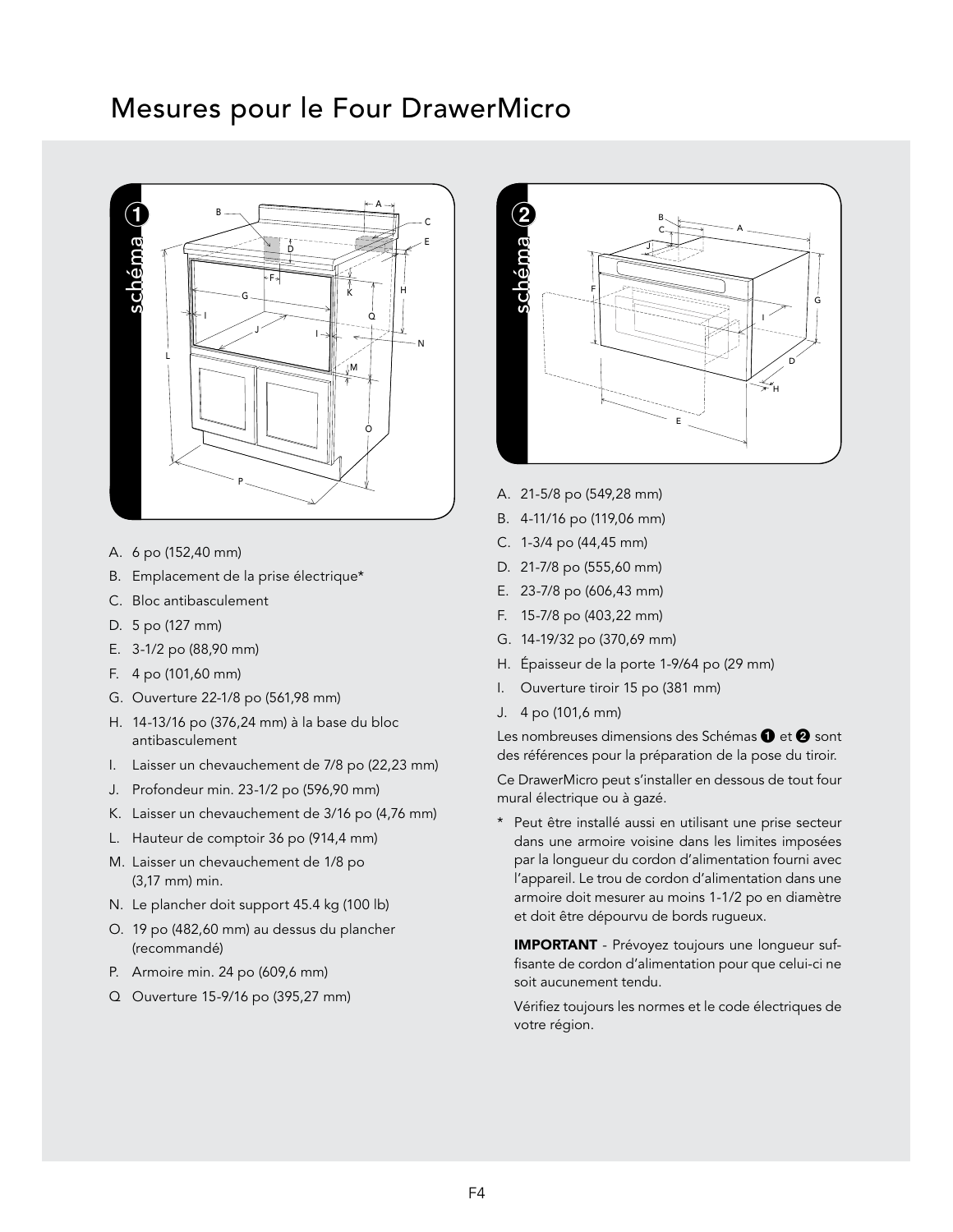#### Prise de Courant

#### ÉTAP ES D'INSTA LLATION NORMA LE

#### DIRECTIVES D'INSTALL ATION DU BLOC ANTI-BASCULEMENT

- Pur réduire le risque de basculement du tiroir, le bloc anti-basculement doit être correctement installé 14- 13/16 po au-dessus du plancher sur lequel le four Microwave Drawer sera posé. Le bloc anti-basculement de 6 po sera fourni par l'installateur. Voir Schémas <sup>1</sup> et  $\bigcirc$ . Le bloc anti-basculement empêche de sérieuses blessures qui pourraient survenir du déversement de liquides chauds.
- Si jamais l'on choisit de changer l'emplacement du Four DrawerMicro, le bloc antibasculement doit l'être aussi et réinstallé. Lorsqu'il est installé au mur, vérifier que les vis complètement à sec pénètrent le mur et sont correctement sécurisés et dans le matériau de base underneathl le bloc soit parfaitement stable. En fixant, Faire attention que les vis ne pénètrent pas dans le câblage électrique ou la plomberie.



Le courant alimentation est 120 volts, 60 Hz, CA seulement, 15 A ou plus et doit être protégé. Il est recommandé d'alimenter cet appareil par un circuit séparé.

Le four est équipé d'une fiche trois broches, mise à la terre. Il faut la brancher dans une prise murale correctement installée et mise à la terre. Si vous ne possédez que des prises à deux broches, demandez à un électricien de métier d'installer une prise murale qui convienne.

Remarque : Pour toute question à propos de l'installation électrique ou de la mise à la terre, consulter un électricien de métier ou un réparateur qualifié.

\* Peut être installé aussi en utilisant une prise secteur dans une armoire voisine dans les limites imposées par la longueur du cordon d'alimentation fourni avec l'appareil.

Vérifiez toujours les normes et le code électriques de votre région.

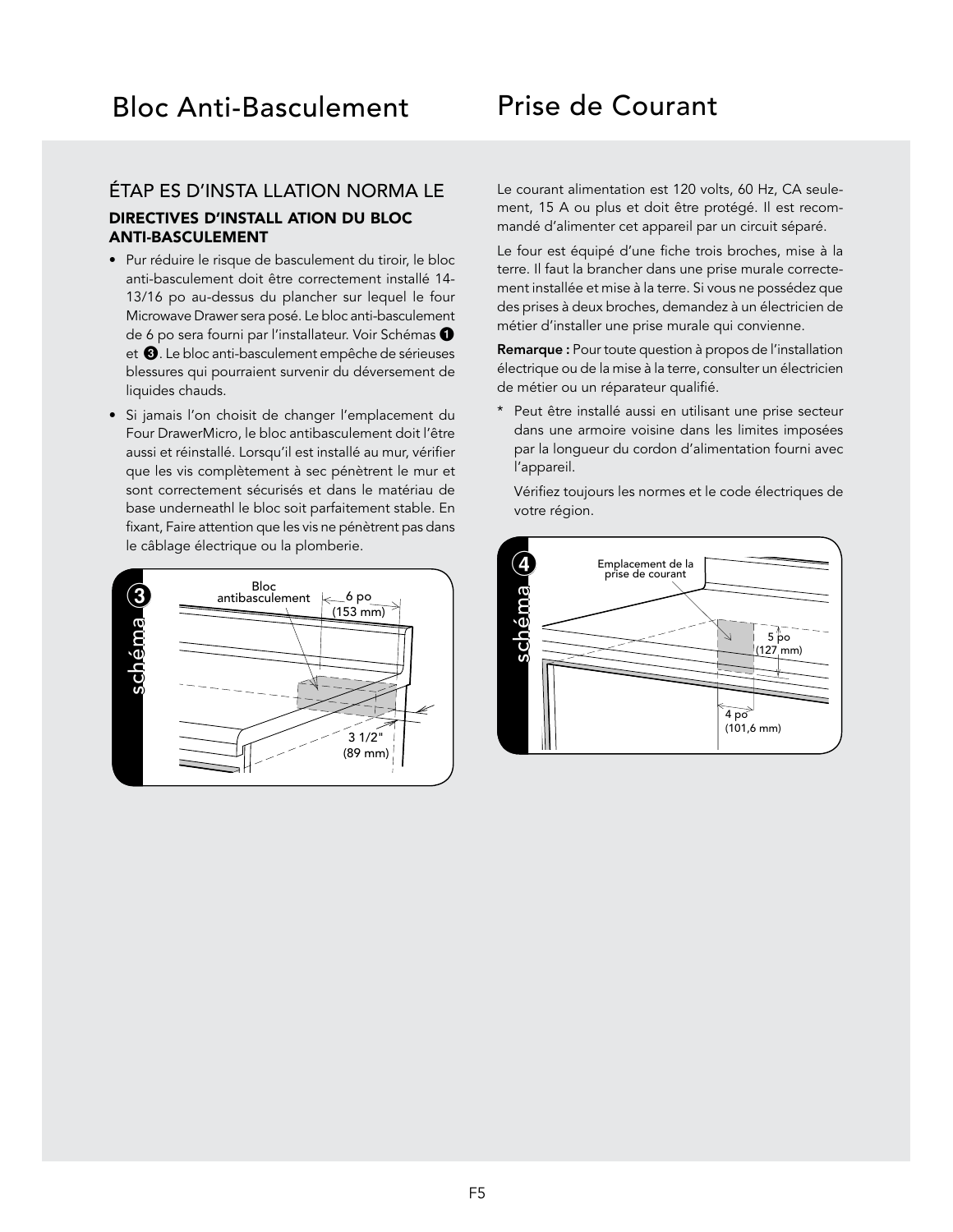#### Installation du Tiroir



- 1. Placer le four près de l'ouverture du mur ou de l'armoire. Brancher le cordon ans la prise électrique.
- 2. Guider avec précaution le four assemblé dans l'ouverture préparée. Éviter de pincer le cordon entre le four et le mur.
- 3. Faire complètement glisser le tiroir jusqu'à ce que la bride de montage affleure à la face de l'armoire. Voir Schéma **6**A
- 4. Ouvrir le tiroir. À l'aide des 4 trous du tiroir comme gabarit, percer des avant-trous dans l'armoire avec un foret de 1/16 po. Voir Schéma  $\Theta$ A.
- 5. Fixer le tiroir avec les 4 vis fournies. Voir Schéma <sup>6</sup>B.

#### Emplacement des Numéros de Modèle et de Série

La plaque d'identification comprend les numéros de série et de modèle. Ouvrir complètement le four DrawerMicro. L'étiquette se trouve légèrement au-delà de la paroi arrière de la cavité du four à micro-ondes sur la surface plate.

#### Entretien, Nettoyage et Service

Consulter le mode d'emploi et d'entretien pour les instructions de nettoyage.

#### Avant d'appeler un Technicien

Lisez les sections AVANT D'APPELER UN TECHNICIEN et Instructions d'opération dans le manuel d'utilisateur. Ça pourrait éviter des pertes de temps et des dépenses futiles. La liste inclut des événements communs qui ne résultent pas de défectuosités de l'appareil.

Consultez la garantie dans votre manuel d'utilisateur pour trouver le numéro de service sans frais et les coordonnées pertinente. Veuillez nous téléphoner ou nous écrire si vous avez des questions à propos de votre appareil à micro-ondes ou si vous désirez en acheter des pièces.

Viking Range, LLC 111 Front Street Greenwood, Mississippi 38930 USA (662) 455-1200

Pour plus d'information sur le produit, appeler au 1-888-845-464 ou branchez-vous sur le site web à l'adresse brigade.ca